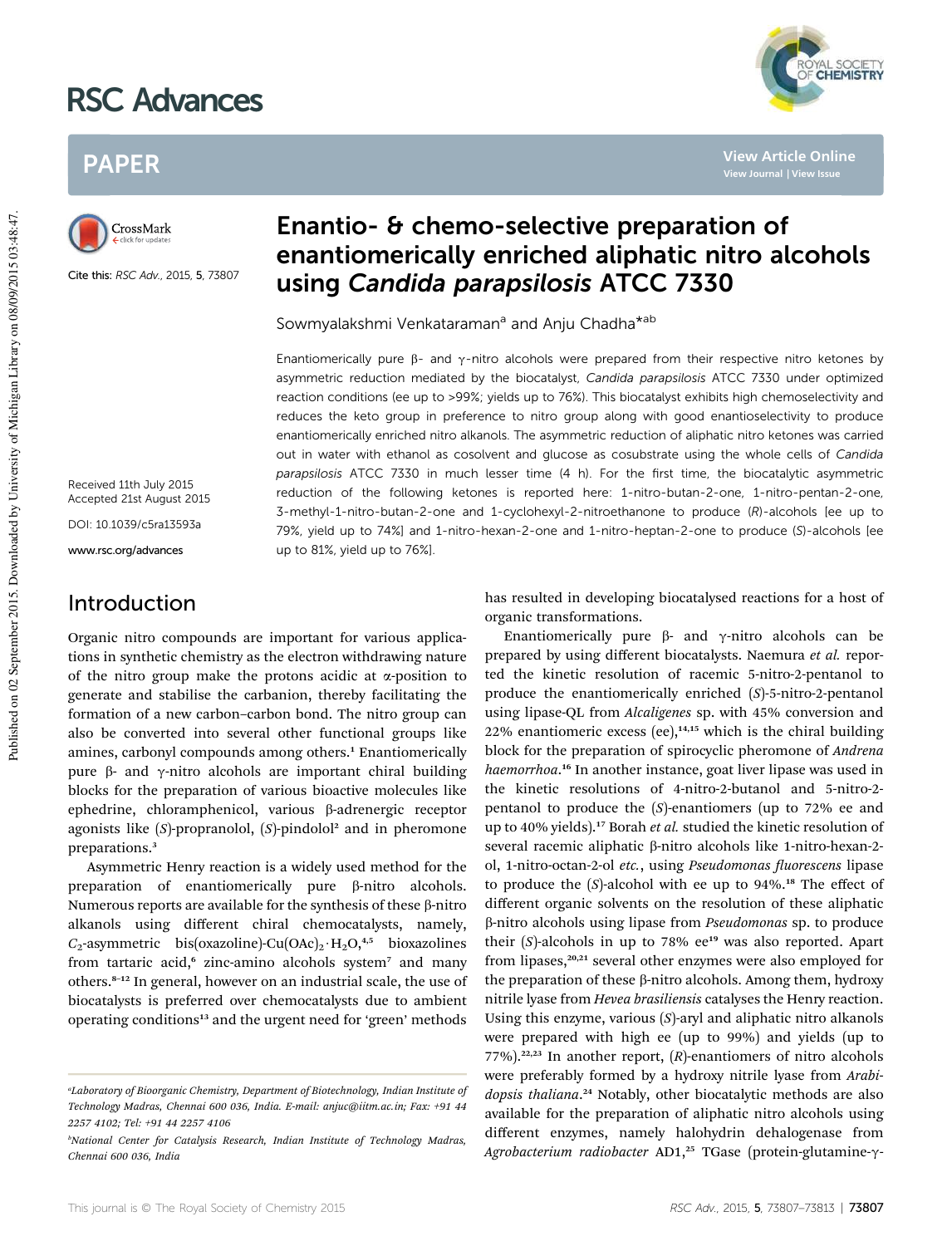glutamyl transferase EC 2.3.2.13) from *Streptorerticillium griseoverticillatum*<sup>26</sup> and others.<sup>27</sup>

Another strategy for the preparation of these aliphatic nitro alcohols is the asymmetric reduction of the respective nitro ketones. The asymmetric reduction of  $\beta$ - and  $\gamma$ -nitro ketones is reported using different biocatalysts. Nakamura *et al.* studied the asymmetric reduction of these nitro ketones using baker's yeast to produce the (*S*)-nitro alcohols with high ee (up to 99%) and yields (up to  $66\%$ ).<sup>1,28</sup> The enantiomerically pure (*S*)-4-nitro-2-butanol acts as a chiral precursor for the preparation of various natural products like (+)-brefeldin A, a compound with wide range of biological applications like antiviral, antifungal, antitumor activities and in the synthesis of (*S*)-(+)-sulcatol, a pheromone.<sup>29</sup> The asymmetric reduction of 4-nitro-2-butanone by baker's yeast to produce the (*S*)-alcohol with high ee (up to 99%) and yields (up to 74%) is also reported.<sup>30,31</sup> Fantin *et al.* reported the asymmetric reduction of  $\beta$ - and  $\gamma$ -nitro ketones using different strains of *Yarrowia lipolytica*, *Saccharomyces cerevisiae* and *Rhizopus* sp. among others. Among the strains tested, *Yarrowia lipolytica* selectively produced the (*S*)-enantiomer of 5-nitro-pentan-2-ol (ee: 60–90%; yields: up to 100%) and (*R*)-enantiomer of 5-nitro-pentan-3-ol (ee: 26–84%; yields: up to 8%) while different strains of *Saccharomyces cerevisiae* produced both enantiomers of 5-nitro-pentan-3-ol (ee: up to 76%; yields: up to 30%) and 5-nitro-pentan-2-ol (ee: up to >99%; yields: up to 97%).<sup>32</sup> Unlike  $\beta$ - and  $\gamma$ -nitro ketones, the asymmetric reduction of aliphatic a-nitro ketones is scarcely reported. One such study was the asymmetric reduction of 1-nitro-octan-2-one using the lyophilised cells of *Comamonas testosteroni* to produce the (*S*)-1 nitro-2-octanol in 48 h (ee: >99%; yield 47%).<sup>33</sup>

*Candida parapsilosis* ATCC 7330 is established as a versatile biocatalyst for asymmetric reduction and deracemisation reactions to yield several enantiomerically pure molecules: *e.g.* aryl α-hydroxy esters,<sup>34</sup> β-hydroxy esters,<sup>35</sup> alkyl 2-hydroxy-4-arylbut-3-ynoates,<sup>36</sup> 1-phenyl ethanols<sup>37</sup> etc., are prepared through deracemisation from their racemates and aryl-1,2-diols,<sup>38</sup> aryl α-hydroxy amides,<sup>39</sup> aryl α-hydroxy esters,<sup>40</sup> etc., by asymmetric reduction of the corresponding prochiral ketones in high optical purity and yields. The biocatalyst is chemoselective<sup>36,40-42</sup> and regioselective.<sup>43</sup> The substrate repertoire of the biocatalyst also includes aliphatic substrates. The enantioselective asymmetric reduction of ethyl-4-chloro-3-oxobutanoate using this biocatalyst produces the  $(S)$ -hydroxy ester<sup>44</sup> (ee > 99%; yield 96%). Notably, a change in the carbon source in the growth medium, results in a change in the absolute configuration of the product alcohol.<sup>45</sup> Enantiomerically enriched (*S*)-alkyl 3-hydroxybutanoates (Prelog products) were prepared from the corresponding prochiral ketones using *Candida parapsilosis* ATCC 7330 in water (pH 6.8) with glucose as cosubstrate and acetonitrile as cosolvent<sup>46</sup> with high ee (up to  $>$ 99%) and yields (up to 71%). Using the same biocatalyst, the deracemisation of different racemic alkyl β-hydroxy esters was carried out in a different reaction medium (pH 8.5 Tris–HCl buffer with acetone as cosubstrate and DMF/DMSO as cosolvent) to produce their (*R*)-hydroxy esters (anti-Prelog products) predominantly with high ee (up to >99%).<sup>47</sup> The present work reports a biocatalytic asymmetric reduction for the preparation of nitro alcohols from nitro ketones thus using the chemoselectivity of the biocatalyst to advantage.

### Results and discussion

For this study, 1-nitro-2-butanone 1a was the model substrate. The asymmetric reduction was carried out using the earlier reported method.<sup>44</sup> In this reaction, the substrate 1a in ethanol was incubated with the wet cells of *Candida parapsilosis* ATCC 7330 suspended in water with glucose  $(50 \text{ g L}^{-1})$  as a cosubstrate. The reaction was monitored using thin-layer chromatography and after 4 h, the product formed was identified as  $(R)$ -1-nitro-2butanol 2a' with 42% ee and 95% conversion (Scheme 1).

#### Screening of cosolvents

To further improve the ee, the asymmetric reduction of 1a was carried out using different cosolvents. Among the cosolvents tested, chloroform showed hardly any change in ee (43%). All the other solvents, *viz.* dimethyl sulfoxide (ee: 35%), tetrahydrofuran (ee: 36%), 1,4-dioxane (ee: 31%), ethyl acetate (ee: 39%) and 2-propanol (ee: 35%) showed comparatively lower ee than ethanol (ee: 42%) (Table 1). Ethanol was found to be the most suitable cosolvent for the biotransformations as it also plays an important role in the regeneration of cofactors. The importance of the cosolvents in enhancing ee of the product alcohols in different biotransformations was reported earlier from our group.<sup>41,46</sup> The effect of different solvents reported for the kinetic resolution of racemic 1-nitro-2-pentanol using Novozyme 435, showed that the resolution proceeded favourably in diisopropyl ether with good conversion (54%) and ee (92%).<sup>48</sup> In certain instances, a switch in enantioselectivity is also observed in the product when different solvents are used in the reaction. In an earlier report on the asymmetric reduction of ethyl-4-chloro-3-oxobutanoate carried out using baker's yeast in water as well as in other organic solvents, the (*S*)-enantiomer (ee 14%, conversion 100%) was produced in water and the (*R*)-enantiomer was obtained when the reaction was carried out with different organic solvents.<sup>49</sup> In the present study, the product nitro alcohols did not show a switch in enantioselectivity with such a change in solvents.

#### Effect of inhibitors

The low ee in whole cell mediated biotransformations could be due to the presence of multiple oxidoreductases in the biocatalyst with opposite stereochemical preferences.<sup>45</sup> This can be averted by using selective inhibitors to improve the ee of the



Scheme 1 Asymmetric reduction of 1-nitro-2-butanone 1a using C. parapsilosis ATCC 7330.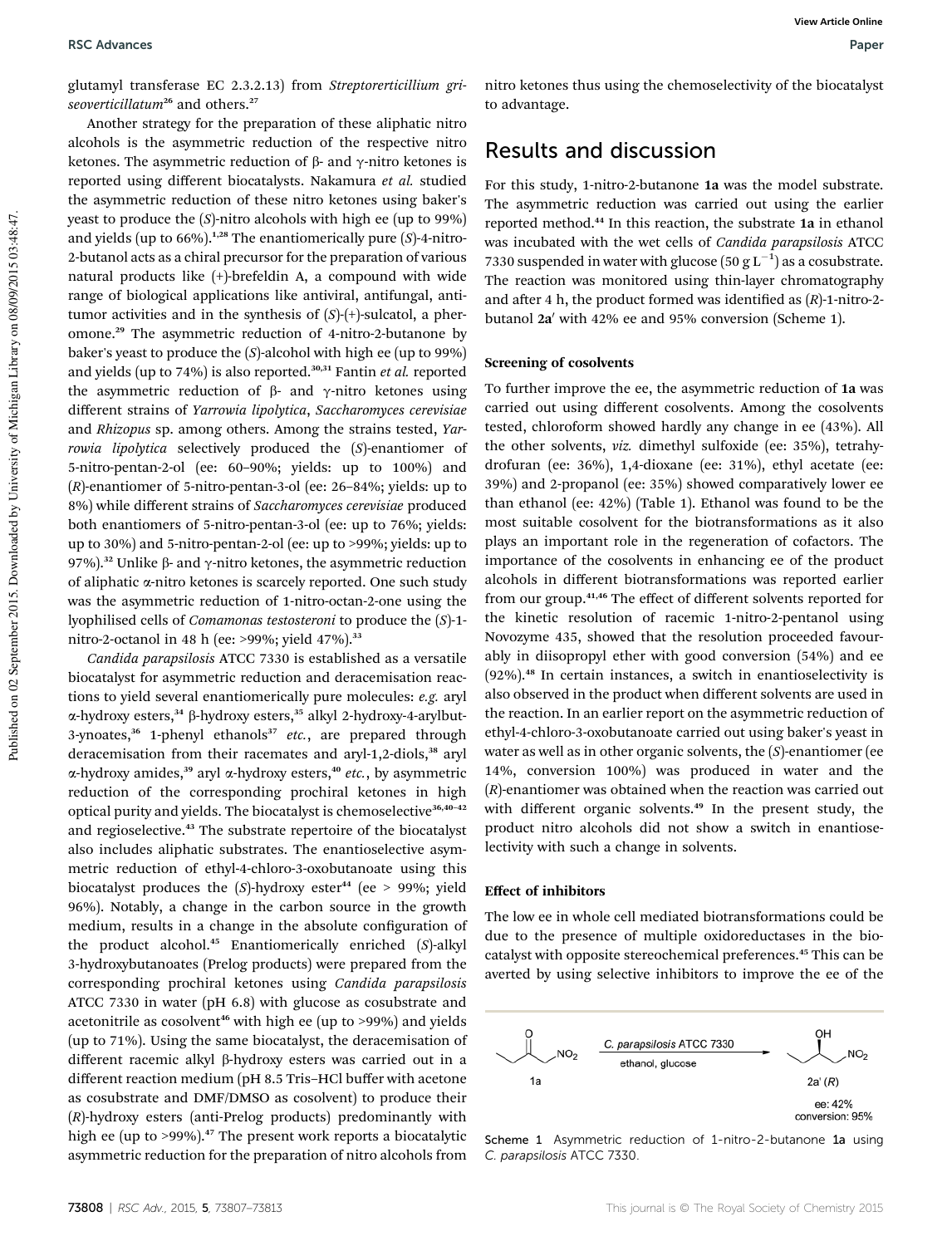Table 1 Asymmetric reduction of 1-nitro-2-butanone 1a using C. parapsilosis ATCC 7330 using different cosolvents

| Entry            | Cosolvents used     | ee $(\% )$ |
|------------------|---------------------|------------|
| 1.               | Ethanol             | 42         |
| 2.               | Dimethyl sulphoxide | 35         |
| 3.               | Tetrahydrofuran     | 36         |
| $\overline{4}$ . | Chloroform          | 43         |
| 5.               | 1,4-Dioxane         | 31         |
| 6.               | Ethyl acetate       | 39         |
| 7.               | 2-Propanol          | 35         |
|                  |                     |            |

product. Inhibitors like allyl alcohol or allyl bromide are known to inhibit the *Re*-face yeast enzymes and *Si*-face yeast enzymes respectively.<sup>50</sup> Hence in the present study, these inhibitors were used to improve the ee of the product. The concentration of allyl alcohol used was as per our earlier report.<sup>51</sup> Allyl alcohol (8.6 mM) or allyl bromide (4.13 mM) was added to the cell suspension (separately) and incubated for  $1$  h. The product  $2a'$ obtained after allyl alcohol treatment showed a marginal increase in ee of up to 50%, giving the (*R*)-alcohol with a marked decrease in conversion (74%) unlike the untreated cells which produced (*R*)-alcohol with 42% ee and 95% conversion (Scheme 2). The marginal increase in ee of  $(R)$ -2a' could be attributed by the selective inhibition of  $(S)$ -specific enzymes present in the biocatalyst. The cells treated with allyl bromide produced  $(R)$ -2a' with a low ee (<12%). The drastic decrease in ee could be due to the selective inhibition of  $(R)$ -specific enzymes<sup>52</sup> present in the cells. A series of experiments were also carried out as earlier with the model substrate using lower concentrations of allyl alcohol (1.7–8.6 mM). Under the conditions tested, there is a marginal increase in the ee from 42% to 50% (maximum ee with 8.6 mM allyl alcohol treatment) with a gradual decrease in conversion (up to 74%) was observed. Nevertheless, increasing the period of pretreatment of the biocatalyst with allyl alcohol (up to 2 h 30 min) did not show any improvement in the ee. In our earlier study on the asymmetric reduction of ethyl 4,4,4 trifluoro-3-oxobutanoate, the biocatalyst was pretreated with different concentrations (1.7–8.6 mM) of allyl alcohol up to 2 h 30 min. The formation of (*S*)-alcohol with a gradual increase in ee from 63% to 84% was observed while increase in allyl alcohol concentration to 10.3 mM showed a marked decrease in ee (79%) and conversion (52%).<sup>51</sup> In the asymmetric reduction of ethyl-4-chloro-3-oxobutanoate using allyl alcohol treated baker's yeast, showed initial inhibition of the *Re-face specific* enzymes at lower concentration, which facilitates the increased availability of cofactors to the *Si*-face specific enzymes to produce (*S*)-alcohol [change in *R*, *S* configuration due to substituent priority as per CIP rules] and later the increase in allyl alcohol concentration also inhibits the *Si*-face enzymes thus resulting in the low conversion of the  $(S)$ -product.<sup>53</sup> It is known that allyl alcohol is a good substrate for alcohol dehydrogenase which in turn gets oxidised to produce acrolein, which acts as a potent inhibitor for the yeast alcohol dehydrogenase enzymes.<sup>54</sup> Hence, in the present study the increase in the concentration of allyl alcohol (>8.6 mM) was not attempted



Scheme 2 Asymmetric reduction of 1-nitro-2-butanone 1a using C. parapsilosis ATCC 7330 using allyl alcohol as inhibitor.

due to its irreversible inhibitory effect on the yeast alcohol dehydrogenase enzyme.<sup>55</sup> In addition, the use of allyl alcohol as inhibitor in the reaction had shown only a marginal improvement in ee of  $(R)$ -2a' (from 42% to 50%) with a drastic decrease in conversion (from 95% to 74%).

Therefore, the reaction conditions for the asymmetric reduction of α-, β- and γ-nitro ketones using *Candida parapsilosis* ATCC 7330 was optimised to carry out in water (pH 6.8) using ethanol as cosolvent and glucose as cosubstrate in the absence of inhibitor (Scheme 3). The results obtained are tabulated in Table 2.

#### Scope of substrates

The ee of 2a'-2e' (Table 2) alters with increase in chain lengths of alkyl groups attached to the carbonyl carbon along with the switch in enantioselectivity. As observed with products 2a' and 2b', there is a decrease in ee for 2b' compared to 2a' due to the increase in the enantioselectivity for the (*S*)-enantiomer.<sup>49</sup> The products  $2a'$ ,  $2b'$  and  $2c'$  were obtained as  $(R)$ -enantiomers (ee: 8.2–79.5%) which could be due to the presence of alkyl groups like ethyl, propyl, isopropyl groups on the carbonyl carbon, where the enzyme prefers to direct the hydride attack from the *Si* face resulting in the formation of (*R*)-alcohols.<sup>56</sup> The increase in ee as well as enantio-reversal were observed with products 2d' and 2e'. Zhou et al. and Keinan et al. reported the switch in enantioselectivity and improvement in ee upon increasing the length of the alkyl chain on the carbonyl carbon.56,57 Further increase in the alkyl chain to up to 6 carbons showed a substantial decrease in the ee  $(59%)$  of  $2f$  (Table 2) which may be attributed to steric factors as reported by us earlier.<sup>46</sup> In the case of  $2g'$  (Table 2) with bulky cyclohexyl group, the ee observed was considerably low (11%) with an opposite configuration. This observation is in consensus with a recent report from our lab which also highlighted the effect of steric factors on the ee of product alcohol under the conditions studied using this biocatalyst.<sup>58</sup>



Scheme 3 Asymmetric reduction of nitro ketones 1a-i using C. parapsilosis ATCC 7330.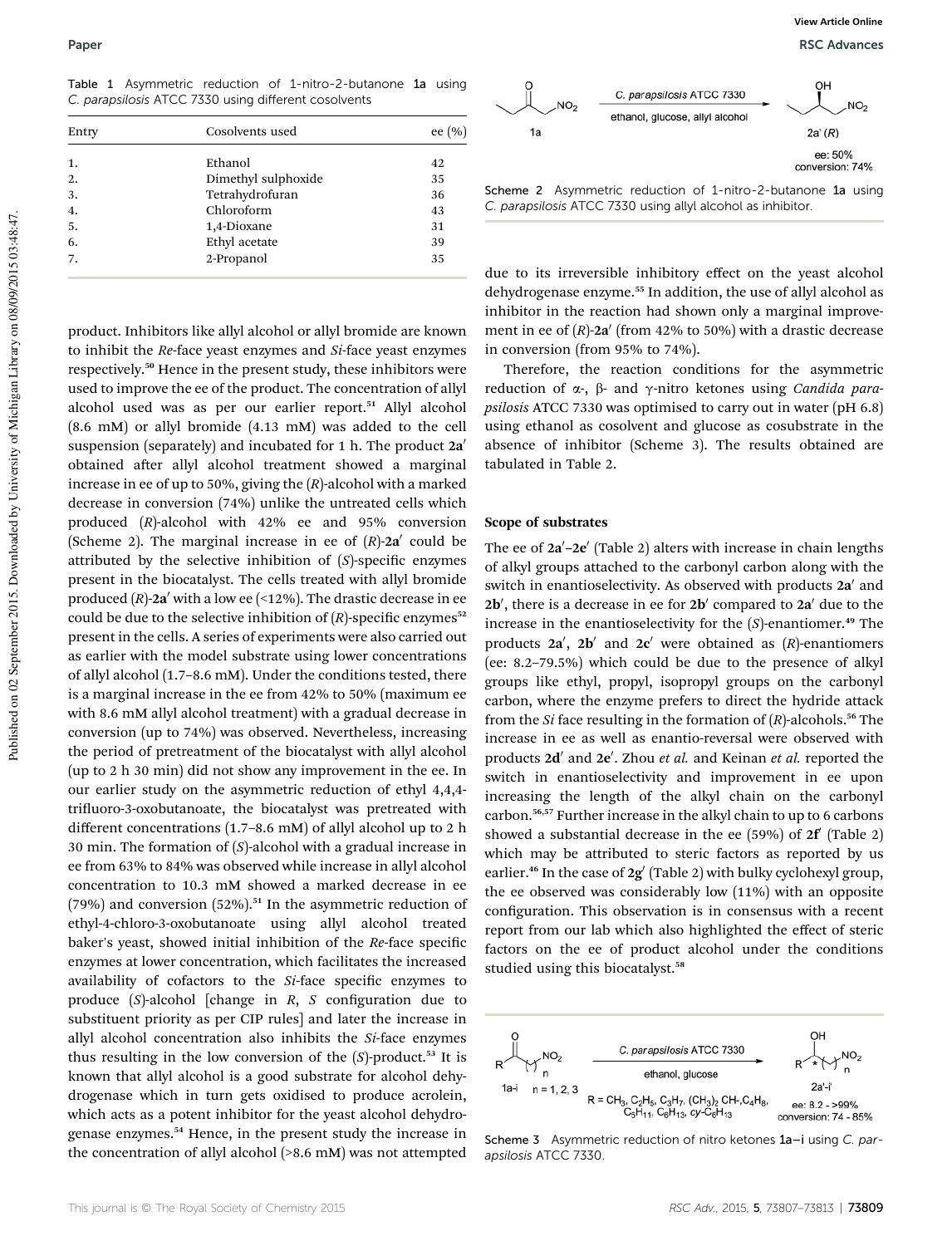Table 2 Asymmetric reduction of nitroketones 1a–i using C. parapsilosis ATCC 7330

|                | Entry Product         | ee <sup>a</sup> (%); configuration Yield (%) |    |
|----------------|-----------------------|----------------------------------------------|----|
| 2a'            | OH<br>NO <sub>2</sub> | 42, (R)                                      | 74 |
| $2\mathbf{b}'$ | OH<br>NO <sub>2</sub> | 8.2, (R)                                     | 69 |
| 2c'            | OH<br>NO <sub>2</sub> | 79.5, $(R)$                                  | 74 |
| 2d'            | OH<br>NO <sub>2</sub> | 62, (S)                                      | 76 |
| 2e'            | ŌH<br>NO <sub>2</sub> | 81, (S)                                      | 69 |
| $2\mathbf{f}'$ | 앸<br>NO <sub>2</sub>  | 59, (S)                                      | 76 |
| 2g'            | OH<br>NO <sub>2</sub> | 11, (R)                                      | 54 |
| 2h'            | ŌH<br>NO <sub>2</sub> | 89, (S)                                      | 72 |
| 2i'            | 앸<br>NO <sub>2</sub>  | >99, (S)                                     | 74 |

*a* Enantiomeric excess was determined using chiral GC column.

In the asymmetric reduction of  $\beta$ - and  $\gamma$ -nitro ketones *viz.*, 1h and 1i, the products formed were the  $(S)$ -enantiomers of  $2h'$  and 2i' (Table 2) respectively, with high enantioselectivity (ee: up to >99%) in much lesser time (4 h) unlike the earlier reported methods  $(2-4 \text{ days})$ .<sup>1,32</sup>

### Experimental

The racemic  $\beta$ -nitro alcohols (2a–g) were synthesised from the corresponding aldehyde and nitromethane using Henry reaction.<sup>59</sup> The  $\alpha$ -nitro ketones (1a-g) were synthesised by the oxidation of b-nitro alcohols using chromium trioxide and sulphuric acid.<sup>60</sup> The  $\beta$ - and  $\gamma$ -nitro ketones (1h, 1i) were prepared using the reported methods.<sup>61,62</sup> <sup>1</sup>H and <sup>13</sup>C NMR spectra were recorded in CDCl<sub>3</sub> solution on a Bruker AVANCE III 500 MHz spectrometer operating at 500 MHz and 125 MHz respectively using TMS as an internal standard. Infrared spectra were recorded on a JASCO FT/IR-4200 instrument. The enantiomeric excess (ee) was determined by gas chromatography using PerkinElmer CLARUS 600 gas chromatograph fitted with FID detector using VARIAN Chirasil Dex CB chiral column  $(0.25 \text{ µm} \times 25 \text{ mm} \times 25 \text{ m})$ . Helium was used as the carrier gas with a flow rate of 2 mL min<sup>-1</sup> with a split factor of 10 : 1. For few compounds ee was determined by HPLC using Chiralpak

AD-H (Daicel) column. Hexane : 2-propanol mixture was used as mobile phase. Mobile phase ratio and flow rate were varied for different products. Optical rotations were determined on Rudolph, Autopol IV digital polarimeter. TLC was carried out using Kieselgel 60 F254 aluminium sheets (Merck 1.05554).

#### Growth conditions of Candida parapsilosis ATCC 7330

*Candida parapsilosis* ATCC 7330 was purchased from ATCC, Manassas, VA 20108, USA and maintained at 4  $\rm{°C}$  in yeast malt agar medium that contained 5 g  $L^{-1}$  peptic digest of animal tissue, 3 g L<sup>-1</sup> malt extract, 3 g L<sup>-1</sup> yeast extract, 10 g L<sup>-1</sup> dextrose and 20 g  $L^{-1}$  agar. All chemicals used for media preparation were purchased from Himedia.

*Candida parapsilosis* ATCC 7330 was precultured for 12 h at 25 °C with shaking at 200 rpm in yeast malt broth medium (contains 5 g  $L^{-1}$  peptic digest of animal tissue, 3 g  $L^{-1}$  malt extract, 3 g L<sup>-1</sup> yeast extract, 10 g L<sup>-1</sup> dextrose). The precultured broth, 2 mL (4% v/v) was transferred to a 250 mL Erlenmeyer flask that contained 48 mL of yeast malt broth. The culture was grown on Orbitek shaker at 25 °C and 200 rpm for 14 h.<sup>44</sup> The cells were harvested by centrifugation at 10 000 rpm for 10 min at 4  $\degree$ C and subsequently washed thrice with distilled water and the wet cells were used for biotransformation.

#### Synthesis of  $\alpha$ -nitro ketones from racemic  $\beta$ -nitro alcohols

The  $\alpha$ -nitro ketones (1a–g) were synthesised from racemic  $\beta$ -nitro alcohols (2a–g) using modified protocol of Elmaaty *et al.*<sup>60</sup> About 2 g (20 mmol) of chromium trioxide was added to a three-necked flask containing 9 mL of water and 1 mL of acetone fitted with a mechanical stirrer maintained in ice-bath under nitrogen atmosphere. To this, 5 mmol of the corresponding  $\beta$ -nitro alcohol was added slowly to the cooled solution and stirring was continued for another 10 minutes, followed by the dropwise addition of sulphuric acid (0.8 mL) in ice-cold condition. The reaction was allowed to stir for another 3 h followed by addition of 50 mL of water. The mixture was extracted with dichloromethane followed by subsequent washing with water (200 mL) and 5% sodium carbonate solution (200 mL). The separated organic layer was dried over anhydrous sodium sulfate and the solvent was evaporated *in* vacuo to get the crude products, which were purified by silica gel column chromatography using hexane : ethyl acetate (97 : 3) to obtain the desired  $\alpha$ -nitro ketones 1a-g, in quantitative yields. The purified products obtained were characterised using spectroscopic techniques and compared with the literature reported values and were used for the biotransformation. The spectroscopic characterisations of 1-nitroheptan-2-one using  ${}^{1}H$ ,  ${}^{13}C$ NMR and HRMS analysis are given as follows:

1-Nitro-heptan-2-one (1e). Light yellow colour solid; mp: 44 °C (uncorrected), IR  $\text{(cm}^{-1})$ : 3542 (enolic OH), 2971, 2937, 1730, 1552, 1383, 1097; <sup>1</sup>H NMR (CDCl<sub>3</sub>; 500 MHz;  $\delta$  in ppm): 0.88 (t, 3H,  $J = 7$  Hz), 1.61-1.67 (quint, 2H,  $J = 7.5$  Hz), 2.53 (t, 3H,  $J = 7.5$  Hz), 5.26 (s, 2H); <sup>13</sup>C NMR (CDCl<sub>3</sub>; 125 MHz;  $\delta$  in ppm): 13.75, 22.24, 22.79, 30.94, 40.39, 83.18, 196.18; keto : enol tautomerism:  $88:12$  (as calculated from <sup>1</sup>H NMR spectra);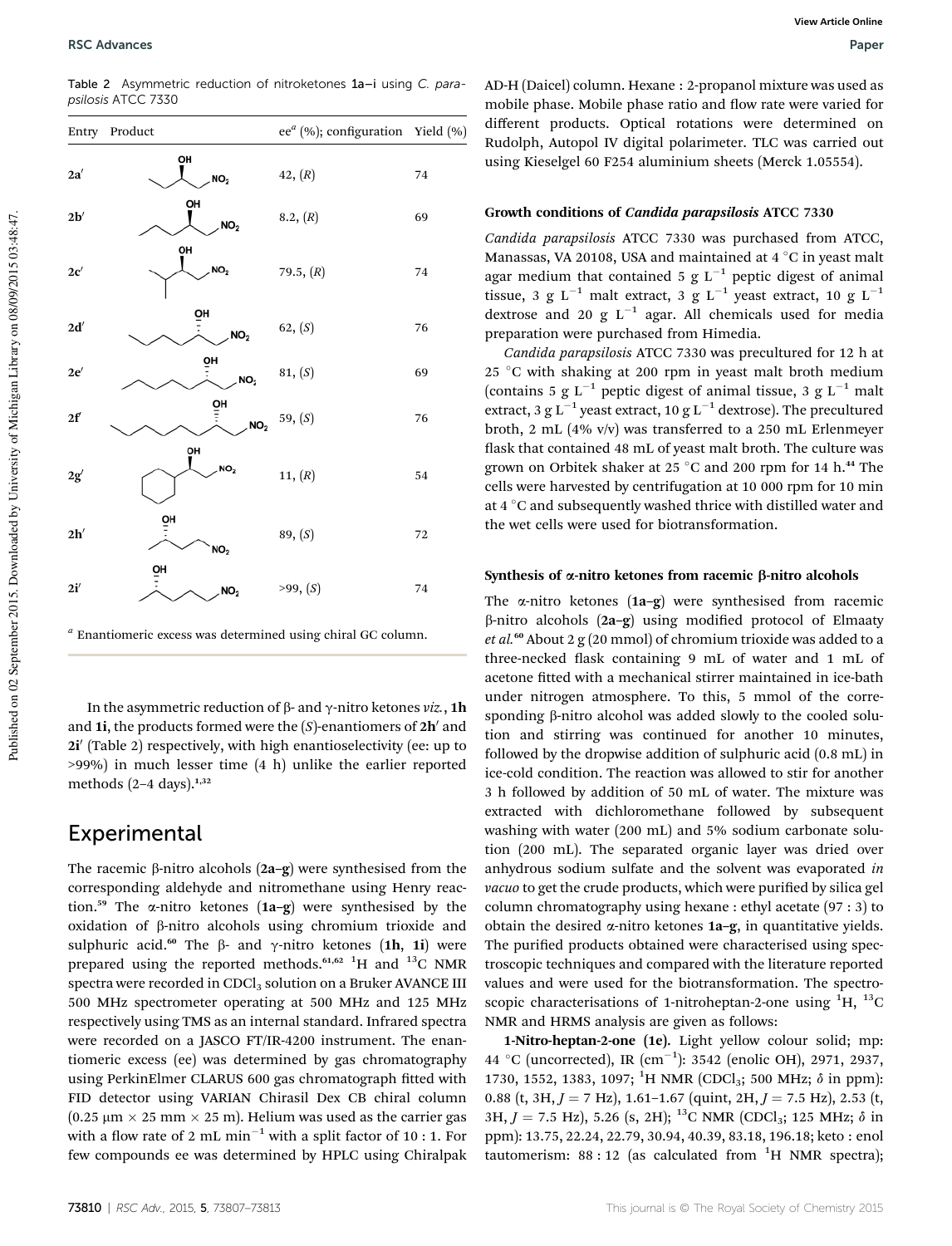HRMS: *m*/z; (C<sub>7</sub>H<sub>13</sub>O<sub>3</sub>N) Calculated mass: 182.0788 [(M + Na)<sup>+</sup>]; found: 182.0785  $[(M + Na)<sup>+</sup>].$ 

#### Typical procedure for the asymmetric reduction of 1-nitro-2 butanone 1a using C. parapsilosis ATCC 7330 with ethanol or other cosolvents

In a 150 mL Erlenmeyer flask, 2.4 g of wet cells of *Candida parapsilosis* ATCC 7330 was suspended in 10 mL of sterile distilled water containing 500 mg of glucose. After 10 min, the substrate, 1-nitro-butan-2-one 1a (5 mg, 0.04 mmol) dissolved in 200 µL of ethanol or other cosolvent under study was added and the reaction was continued up to 4 h. After the reaction time, the product was extracted thrice with ethyl acetate and the organic layer was dried over anhydrous sodium sulphate. The solvent was removed by evaporation using rotary evaporator and the ee of the product alcohol was determined with a chiral GC column using conditions mentioned in Experimental section.

#### Typical procedure for the asymmetric reduction of 1-nitro-2 butanone 1a using C. parapsilosis ATCC 7330 with different inhibitors

In a 150 mL Erlenmeyer flask, 2.4 g of wet cells of *Candida parapsilosis* ATCC 7330 was suspended in 10 mL of sterile distilled water containing 500 mg of glucose. To this allyl alcohol (8.6 mM) or allyl bromide (4.13 mM) was added and the incubation was carried out for 1 h. The substrate, 1-nitro-butan-2-one 1a (5 mg, 0.04 mmol) dissolved in 200  $\mu$ L of ethanol was added and the reaction was continued up to 4 h. After the reaction time, the product was extracted thrice with ethyl acetate and the organic layer was dried over anhydrous sodium sulphate. The solvent was removed by evaporation using rotary evaporator and the ee of the product alcohol was determined with a chiral GC column using conditions mentioned in Experimental section.

#### General procedure for the asymmetric reduction of nitro ketones using C. parapsilosis ATCC 7330

In a 250 mL Erlenmeyer flask containing 14.4 g of wet biomass of *Candida parapsilosis* ATCC 7330 suspended in 40 mL of sterile distilled water and 2  $g$  (50  $g$  L<sup>-1</sup>) of glucose was added and allowed to shake at 200 rpm and 25 °C for 10 min. After 10 min, 98 mg (0.84 mmol) of substrate 1-nitro-butan-2-one 1a dissolved in 2 mL of ethanol was added and the reaction was continued in a water-bath shaker at 200 rpm and 25  $^{\circ}$ C up to 4 h. After the reaction time, the product was extracted thrice with ethyl acetate and the organic layer was dried over anhydrous sodium sulphate. The solvent was removed by evaporation using rotary evaporator and the enantiomerically enriched (*R*)-1 nitro-2-butanol 2a' was obtained as light yellow oil after purification by silica gel column chromatography using hexane : ethyl acetate (95 : 5) as eluent. The ee of the product was found to be 42% as determined by the GC and the isolated yield was found to be 74% (Scheme 3; Table 2).

The same procedure was followed for other aliphatic  $\alpha$ -,  $\beta$ and  $\gamma$ -nitro ketones 1b-i (Scheme 3) for the asymmetric reduction using *Candida parapsilosis* ATCC 7330. The reactions

were repeated in triplicate for consistent results and control experiments were done in parallel without the whole cells and also using heat-killed cells under identical conditions.

#### Spectroscopic data of products

The purified nitro alcohols were characterised using spectroscopic  $[IR, {}^{1}H$  and  ${}^{13}C$  NMR) techniques and were consistent with the literature reported values. The absolute configuration for all the products were assigned by comparing their specific rotation values with literature reported values (given in parentheses). The ee of the products were determined using GC or HPLC using a chiral column. The details are given below.

 $(2R)$ -1-Nitro-butan-2-ol  $(2a')$ .<sup>11,18</sup> Light yellow oil, specific rotation:  $[\alpha]_{\text{D}}^{24}$  –14.5 (*c* 0.5, CHCl<sub>3</sub>), {[ $\alpha]_{\text{D}}^{25}$  –24.7 (*c* 1, CHCl<sub>3</sub>), ee: 85% (*R*)}. The peaks are resolved by GC using the chiral column (injector and detector temperature:  $220\text{ °C}$ , oven temperature:  $70\degree$ C 5 min, 15  $\degree$ C min<sup>-1</sup>, 130  $\degree$ C 5 min; split: 1 : 10, flow rate: 2.0 mL min<sup>-1</sup>) with retention times (min): 10.30 (*S*, minor); 10.37 (*R*, major).

 $(2R)$ -1-Nitro-pentan-2-ol  $(2b')$ .<sup>8,63</sup> Light yellow oil, specific rotation:  $[\alpha]_{\text{D}}^{24}$  –1.4 (*c* 0.5, CHCl<sub>3</sub>), { $[\alpha]_{\text{D}}^{25}$  +12.2 (*c* 0.2, CHCl<sub>3</sub>) ee: 77% (*S*)}. The peaks are resolved by GC using the chiral column (injector and detector temperature:  $220\text{ °C}$ , oven temperature:  $90^{\circ}$ C 5 min, 5  $^{\circ}$ C min<sup>-1</sup>, 170  $^{\circ}$ C 2 min; split: 1 : 10, flow rate: 2.0 mL min<sup>-1</sup>) with retention times (min): 13.57 (*S*, minor); 13.80 (*R*, major).

 $(2R)$ -3-Methyl-1-nitro-butan-2-ol  $(2c')$ .<sup>63,64</sup> Light yellow oil, specific rotation:  $\left[\alpha\right]_{D}^{24}$  -13.1 (*c* 1, CHCl<sub>3</sub>),  $\{\left[\alpha\right]_{D}^{25}$  -24.0 (*c* 1.05, CHCl<sub>3</sub>) ee: 86%  $(R)$ . The peaks are resolved by GC using the chiral column (injector and detector temperature:  $220^{\circ}$ C, oven temperature: 90 °C 5 min, 5 °C min<sup>-1</sup>, 170 °C 2 min; split: 1 : 10, flow rate: 2.0 mL  $min^{-1}$ ) with retention times (min): 12.89 (*S*, minor); 13.14 (*R*, major).

 $(2S)$ -1-Nitro-hexan-2-ol  $(2d')$ .<sup>4,18,65</sup> Light yellow oil, specific rotation:  $[\alpha]_{\text{D}}^{24}$  +5.0 (*c* 0.5, CHCl<sub>3</sub>), {[ $\alpha]_{\text{D}}^{25}$  –9.0 (*c* 1.0, CHCl<sub>3</sub>), ee: 90% (*R*)}. The peaks are resolved by GC using the chiral column (injector and detector temperature:  $220\text{ °C}$ , oven temperature:  $90^{\circ}$ C 5 min, 5  $^{\circ}$ C min<sup>-1</sup>, 170  $^{\circ}$ C 5 min; split: 1 : 10, flow rate: 2.0 mL min<sup>-1</sup>) with retention times (min): 15.94 ( $S$ , major); 16.12 (*R*, minor).

(2S)-1-Nitro-heptan-2-ol (2e').<sup>18,66</sup> Yellow oil, specific rotation:  $[\alpha]_{\text{D}}^{24}$  +12.4 (*c* 1, CHCl<sub>3</sub>), { $[\alpha]_{\text{D}}^{25}$  -18.7 (*c* 1, CHCl<sub>3</sub>), ee: 88% (*R*)}. The peaks are resolved by GC using the chiral column (injector and detector temperature: 220  $^{\circ}$ C, oven temperature: 90  $^{\circ}$ C 5 min, 5 °C min<sup>-1</sup>, 170 °C 5 min; split: 1 : 10, flow rate: 2.0 mL min<sup>-1</sup>) with retention times (min): 17.79 (*S*, major); 18.00 (*R*, minor).

 $(2S)$ -1-Nitro-octan-2-ol  $(2f)$ .<sup>7,11</sup> Light yellow oil, specific rotation:  $\lbrack \alpha \rbrack_{D}^{24}$  +6.5 (*c* 0.7, CHCl<sub>3</sub>), { $\lbrack \alpha \rbrack_{D}^{25}$  +6.2 (*c* 1.6, CHCl<sub>3</sub>), ee: 62% (*S*)}. The peaks are resolved by GC using the chiral column (injector and detector temperature:  $220\text{ °C}$ , oven temperature:  $90^{\circ}$ C 5 min, 5  $^{\circ}$ C min<sup>-1</sup>, 170  $^{\circ}$ C 5 min; split: 1 : 10, flow rate: 2.0 mL min<sup>-1</sup>) with retention times (min): 19.59 (*S*, major); 19.79 (*R*, minor).

 $(2R)$ -1-Cyclohexyl-2-nitroethanol  $(2g')$ .<sup>66,67</sup> Light yellow oil, specific rotation:  $\left[\alpha\right]_{D}^{24}$  -1.6 (*c* 0.7, CHCl<sub>3</sub>),  $\{\left[\alpha\right]_{D}^{25}$  -14.7 (*c* 1.03,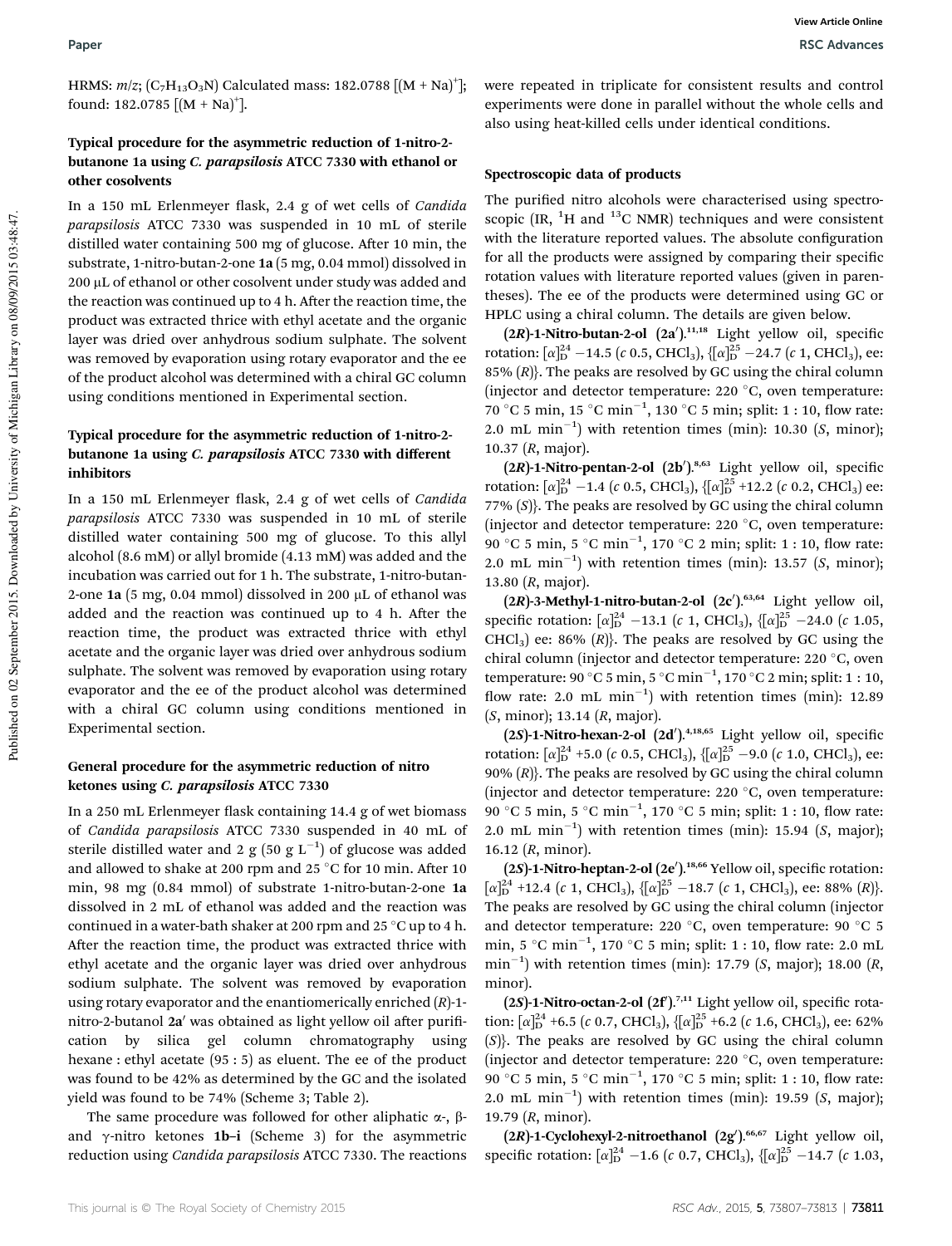CHCl<sub>3</sub>), ee: 73%  $(R)$ . The peaks are resolved by HPLC using CHIRALPAK AD-H column at 0.8 mL  $min^{-1}$  flow rate using hexane : 2-propanol (97 : 3) as mobile phase with retention times (min): 21.21 (*S*, minor); 22.89 (*R*, major).

 $(2S)$ -4-Nitrobutan-2-ol  $(2h')$ .<sup>29,68</sup> Light yellow oil, specific rotation:  $[\alpha]_{\text{D}}^{24}$  +30.1 (*c* 1.7, CHCl<sub>3</sub>), { $[\alpha]_{\text{D}}^{25}$  +40.6 (*c* 1.15, CHCl<sub>3</sub>), ee: 99% (*S*)}. The peaks are resolved by HPLC using CHIRALPAK AD-H column at  $1 \text{ mL min}^{-1}$  flow rate using hexane : 2-propanol (95 : 5) as mobile phase with retention times (min): 18.29 (*R*, minor); 21.41 (*S*, major).

 $(2S)$ -5-Nitropentan-2-ol  $(2i')$ .<sup>17,30</sup> Light yellow oil, specific rotation: [ $\alpha$ ] $_{\text{D}}^{24}$  +22.1 (*c* 2, CHCl<sub>3</sub>), {[ $\alpha$ ] $_{\text{D}}^{25}$  +11.1 (*c* 1.6, CHCl<sub>3</sub>), ee > 99% (*S*)}. The peaks are resolved by GC using the chiral column (injector and detector temperature:  $220\text{ °C}$ , oven temperature:  $90\degree$ C 5 min, 5  $\degree$ C min<sup>-1</sup>, 170  $\degree$ C 5 min; split: 1 : 10, flow rate:  $2.0$  mL min<sup>-1</sup>) with retention times (min):  $10.97$  (*S*, major); 11.83 (*R*, minor).

### Conclusion

The asymmetric reduction of aliphatic  $\alpha$ -,  $\beta$ - and  $\gamma$ -nitro ketones were efficiently carried out using *Candida parapsilosis* ATCC 7330 to produce their corresponding enantiomerically enriched nitro alcohols (ee up to >99%; yields up to 76%) in much lesser time (4 h) as compared to earlier reports. Several optimisation studies carried out with the 1-nitro-butan-2-one (model substrate) using different cosolvents and inhibitors enhanced the ee of the product alcohol  $[(R)$ -1-nitro-butan-2-ol] from 42% to 50%. For the first time, the biocatalyst mediated asymmetric reduction of various a-nitro ketones is reported here. The substrate scope of the biocatalyst revealed that the size of the alkyl groups is important for the absolute configuration of the resulting product alcohol; thus substrates with ethyl, propyl, isopropyl groups give (R)-alcohols (2a'-c') while butyl, pentyl and hexyl groups give the (*S*)-alcohols (2**d'-f'**). Steric factors (e.g. substrates with hexyl  $(1f)$  and cyclohexyl  $(1g)$  groups) influence the ee as seen in  $2\mathbf{f}'$  (ee: 59%) and  $2\mathbf{g}'$  (ee: 11%) respectively. The asymmetric reduction of  $\beta$ - and  $\gamma$ -nitro ketones gave nitro alcohols (2h' and 2i') with (*S*)-configuration with an excellent ee (up to >99%) in substantially lesser time (4 h) compared to the earlier studies (2–4 days).

### Acknowledgements

One of the authors, Sowmyalakshmi Venkataraman gratefully acknowledges the Indian Institute of Technology (IIT) Madras, India for the fellowship. We thank the Sophisticated Analytical Instrumentation Facility (SAIF), IIT Madras for the IR and NMR analysis; Department of Biotechnology, IIT Madras for HRMS analysis.

### Notes and references

- 1 K. Nakamura, Y. Inoue, J. Shibahara, S. Oka and A. Ohno, *Tetrahedron Lett.*, 1988, 29, 4769–4770.
- 2 R. I. Kureshy, A. Das, N.-U. H. Khan, S. H. R. Abdi and H. C. Bajaj, *ACS Catal.*, 2011, 1, 1529–1535.
- 3 T. Kitayama, *Tetrahedron*, 1996, 52, 6139–6148.
- 4 S. K. Ginotra and V. K. Singh, *Org. Biomol. Chem.*, 2007, 5, 3932–3937.
- 5 D. Didier, C. Magnier-Bouvier and E. Schulz, *Adv. Synth. Catal.*, 2011, 353, 1087–1095.
- 6 K. Balaraman, R. Vasanthan and V. Kesavan, *Synthesis*, 2012, 44, 2455–2462.
- 7 B. Zheng, M. Wang, Z. Li, Q. Bian, J. Mao, S. Li, S. Liu, M. Wang, J. Zhong and H. Guo, *Tetrahedron: Asymmetry*, 2011, 22, 1156–1160.
- 8 B. V. S. Reddy, S. M. Reddy, S. Manisha and C. Madan, *Tetrahedron: Asymmetry*, 2011, 22, 530–535.
- 9 B. V. Subba Reddy and J. George, *Tetrahedron: Asymmetry*, 2011, 22, 1169–1175.
- 10 A. Toussaint and A. Pfaltz, *Eur. J. Org. Chem.*, 2008, 2008, 4591–4597.
- 11 Y. Zhou, J. Dong, F. Zhang and Y. Gong, *J. Org. Chem.*, 2011, 76, 588–600.
- 12 F. A. Luzzio, *Tetrahedron*, 2001, 57, 915–945.
- 13 J. Tao and J.-H. Xu, *Curr. Opin. Chem. Biol.*, 2009, 13, 43–50.
- 14 K. Naemura, M. Murata, R. Tanaka, M. Yano, K. Hirose and Y. Tobe, *Tetrahedron: Asymmetry*, 1996, 7, 3285–3294.
- 15 K. Naemura, M. Murata, R. Tanaka, M. Yano, K. Hirose and Y. Tobe, *Tetrahedron: Asymmetry*, 1996, 7, 1581–1584.
- 16 K. Nakamura, T. Kitayama, Y. Inoue and A. Ohno, *Tetrahedron*, 1990, 46, 7471–7481.
- 17 A. K. Saikia, G. Bez, M. S. Bezbarua and N. C. Barua, *J. Indian Chem. Soc.*, 1997, 74, 937–939.
- 18 J. C. Borah, J. Boruwa, B. Kalita, A. K. Hazarika and N. C. Barua, *Indian J. Chem., Sect. B: Org. Chem. Incl. Med. Chem.*, 2005, 44, 1961–1965.
- 19 T. Kitayama, T. Rokutanzono, R. Nagao, Y. Kubo, M. Takatani, K. Nakamura and T. Okamoto, *J. Mol. Catal. B: Enzym.*, 1999, 7, 291–297.
- 20 F. Xu, J. Wang, B. Liu, Q. Wu and X. Lin, *Green Chem.*, 2011, 13, 2359–2361.
- 21 K. Nakamura, Y. Inoue, T. Kitayama and A. Ohno, *Agric. Biol. Chem.*, 1990, 54, 1569–1570.
- 22 T. Purkarthofer, K. Gruber, M. Gruber-Khadjawi, K. Waich, W. Skranc, D. Mink and H. Griengl, *Angew. Chem., Int. Ed.*, 2006, 45, 3454–3456.
- 23 M. Gruber-Khadjawi, T. Purkarthofer, W. Skranc and H. Griengl, *Adv. Synth. Catal.*, 2007, 349, 1445–1450.
- 24 K.-I. Fuhshuku and Y. Asano, *J. Biotechnol.*, 2011, 153, 153– 159.
- 25 G. Hasnaoui-Dijoux, M. Majerić Elenkov, J. H. Lutje Spelberg, B. Hauer and D. B. Janssen, *ChemBioChem*, 2008, 9, 1048–1051.
- 26 R.-C. Tang, Z. Guan, Y.-H. He and W. Zhu, *J. Mol. Catal. B: Enzym.*, 2010, 63, 62–67.
- 27 S. E. Milner, T. S. Moody and A. R. Maguire, *Eur. J. Org. Chem.*, 2012, 2012, 3059–3067.
- 28 K. Nakamura, Y. Inoue, J. Shibahara and A. Ohno, *Bull. Inst. Chem. Res., Kyoto Univ.*, 1989, 67, 99–106.
- 29 K. Nakamura, T. Kitayama, Y. Inoue and A. Ohno, *Bull. Chem. Soc. Jpn.*, 1990, 63, 91–96.